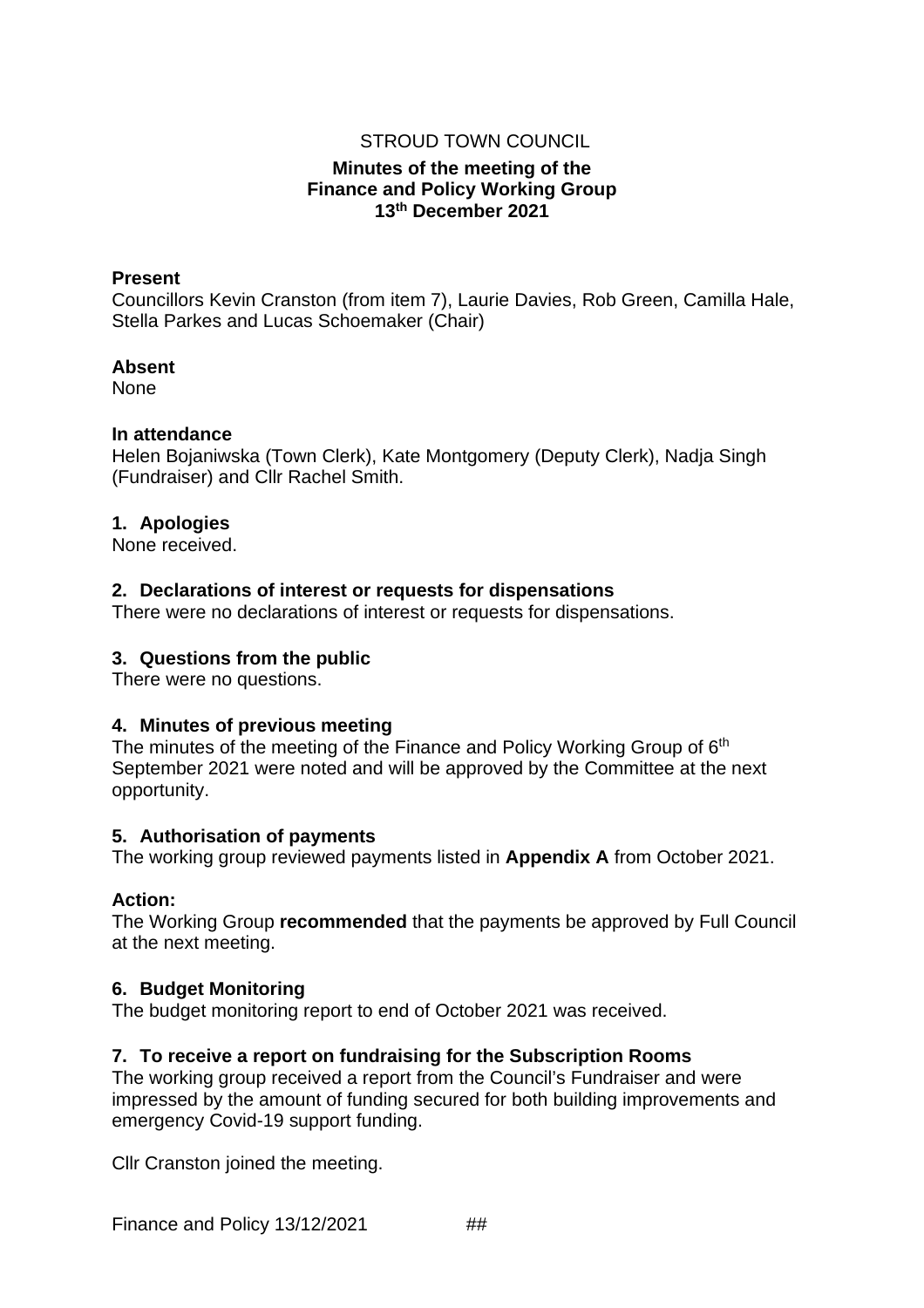# **8. Draft Communications Strategy**

The Working Group considered a draft Communications Strategy prepared by Breakthrough Communications, following research on the Council's existing communications work and workshops with officers and councillors.

The Clerk explained the rationale for further investment in Communications work and its strategic importance. Cllr Parkes was keen for there to be an in-house communications staff resource to support strategic planning, provide transparency on the council's spending and to enable the Council to set the agenda on communications rather than acting responsively. Cllr Davies also expressed support and raised a concern that the Council is not currently getting a strong enough message out to the public about the work being done.

In further discussion there was general support for improving communications, but some councillors were concerned about the cost implications. It was felt that further work would be required to establish how much the introduction of a Communications Officer would help to relieve workload pressures on other staff and what the budget implications would be. There was also a request for the communications action plan to include a guide on messaging for councillors.

## **Actions:**

It was **agreed** to ask the Personnel Committee to look at staff costs and include a provisional figure in the draft 2022-23 budget.

Councillors were requested to submit any specific comments about the draft Strategy to the Clerk, which would also be circulated to other members for comment.

## **9. Draft updated Strategy**

The Working Group reviewed an update to the Council's Strategy originally approved in 2019. The Clerk reported that some of the background data had been updated and some adjustments had been made to the presentation and wording of some of the objectives and priorities, to make them more transparent and to allow for the addition of a new section linked to the Communications Strategy.

Several minor amendments were suggested. There was some discussion about the text relating to the diversity of the council, which it was felt could be clearer. This raised questions about how to recruit younger members.

## **Action:**

It was **agreed** to recommend the updated document to Council subject to the inclusion of the amendments discussed.

## **10.Draft 5-year Action Plan**

The Clerk presented a detailed Action Plan linked to the Council's strategy, including an analysis of how each action links to the Council's priorities, the staffing and budgetary requirements and a 5-year delivery plan.

## **Action:**

It was **agreed** to recommend approval of the Action Plan to Council.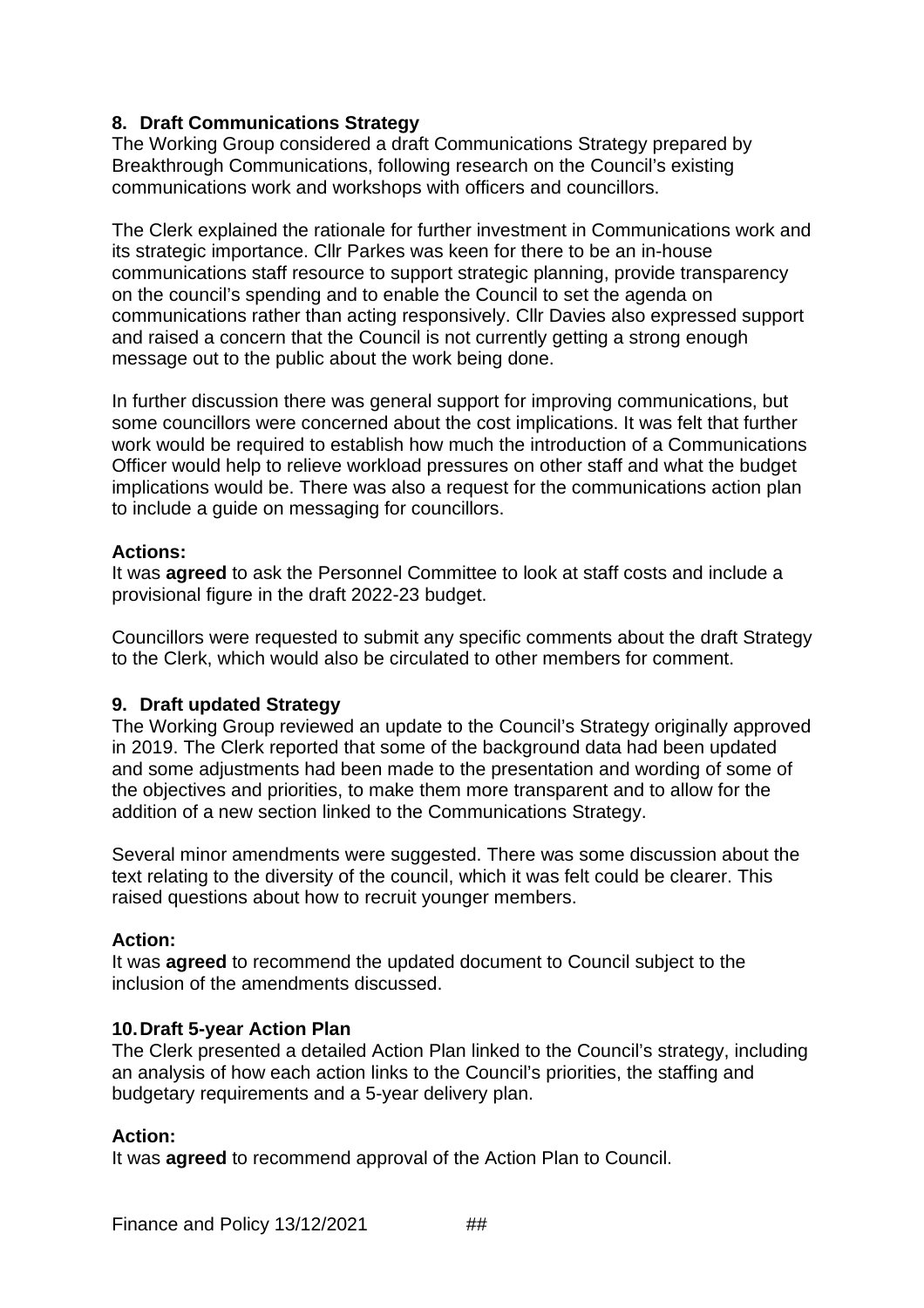There was general support for the Clerk's recommended that the Finance and Policy Committee acts in future as a "Project Board", monitoring progress on major projects and prioritising work within available budgets and staff resources.

## **11.Draft budget for 2022-23 and community consultation**

It was noted that the Community Working Group had discussed a report on providing a Service Level Agreement to the Stroud Subscription Rooms Trust for work linked to the Council's Cultural Strategy and support for project management of building works. Concerns had been raised about the size of suggested payment. It was felt that this warranted further discussion and that the Sub Rooms Working Group should meet with the Trust to discuss further. This discussion to also explore how the Trust are supporting lower income families.

The Clerk noted that the Council were already funding a volunteer co-ordinator post and the fundraiser contract, and recommended that the budget provision remain pending further discussion about the potential Service Level Agreement.

The Clerk explained that a budget consultation survey was being drafted to check community support for the Council's strategic projects. The survey would be published as soon as possible to allow time for people to respond and for results to be collated in time for the Council meeting in January.

It was also noted that the Personnel Committee had not yet met to discuss staff budgets, and that this would need to happen in advance of the Council meeting in January. This should also include a discussion on the potential for a new Communications post.

# **Actions:**

It was **agreed** to recommend approval of the draft budget to full Council on 17th January 2022 alongside the results of the community consultation and subject to a separate recommendation from the Personnel Committee on staffing budgets.

# **12.Bullying and Harassment policy**

The Working Group considered a draft Bullying and Harassment policy recommended by the joint NALC (National Association of Local Councils) and SLCC (Society of Local Council Clerks) Civility and Respect group.

Some concern was expressed about text which described "behaviour whether that be verbal, physical or in writing, which causes either councillors or council staff to feel uncomfortable, embarrassed, or threatened" as "totally unacceptable". Although it was recognised that there could be no excuse for threatening behaviour, it was felt that there might be times when councillors might be expected to feel uncomfortable or embarrassed if members of the public exercise their right to question or challenge council decisions, but it was acknowledged that it might be hard to draw a line beyond which behaviour becomes unacceptable.

# **Actions:**

The Clerk was asked to refer this question back to the Civility and Respect Group and report back.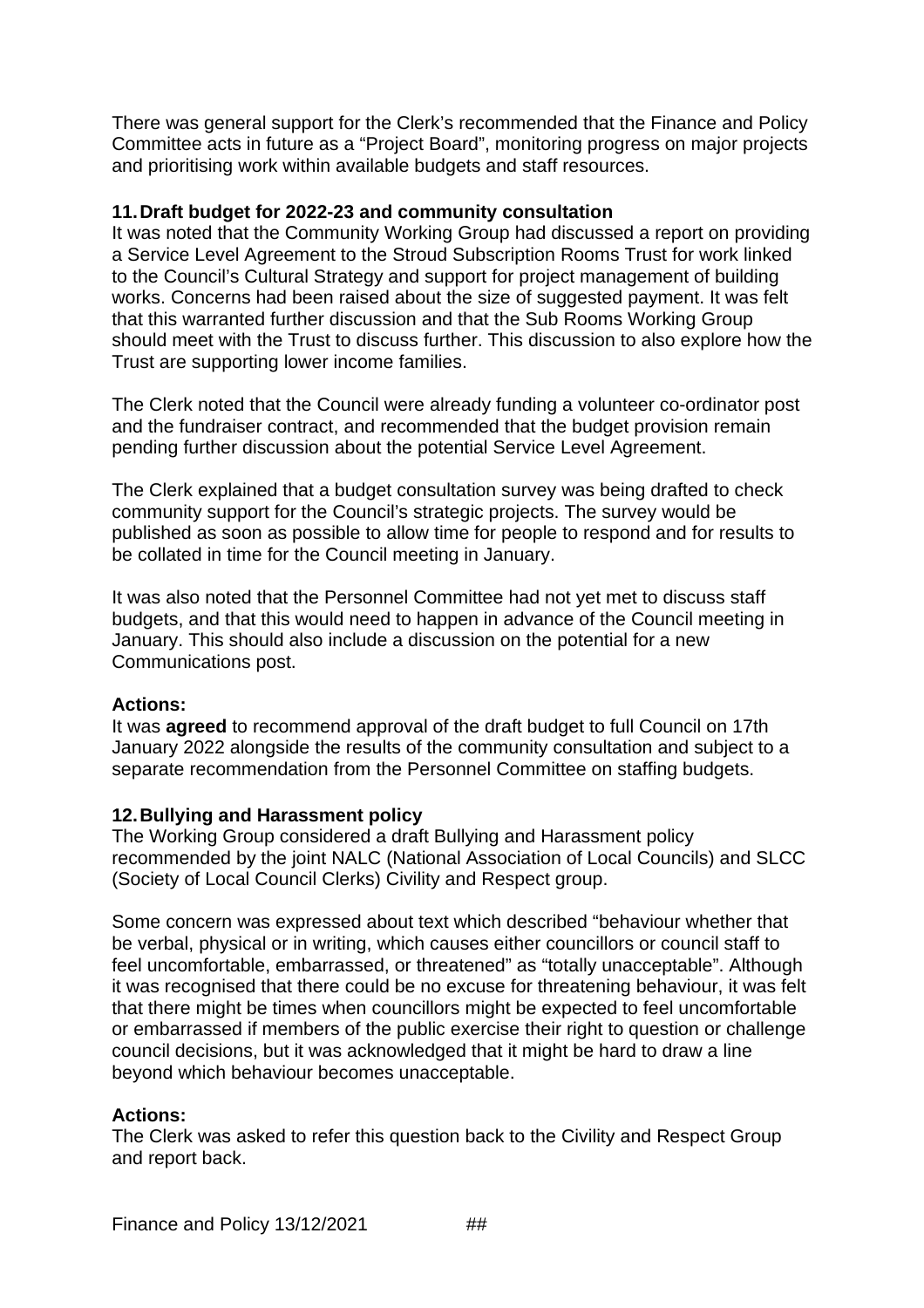It was **agreed** to recommend approval of the policy to full Council, subject to further discussion on any response received from the Civility and Respect Group.

## **13.VAT partial exemption calculation 2020-21**

The Working Group noted a report on the Council's VAT partial exemption calculation for 2020-21

The meeting closed at 22.02pm.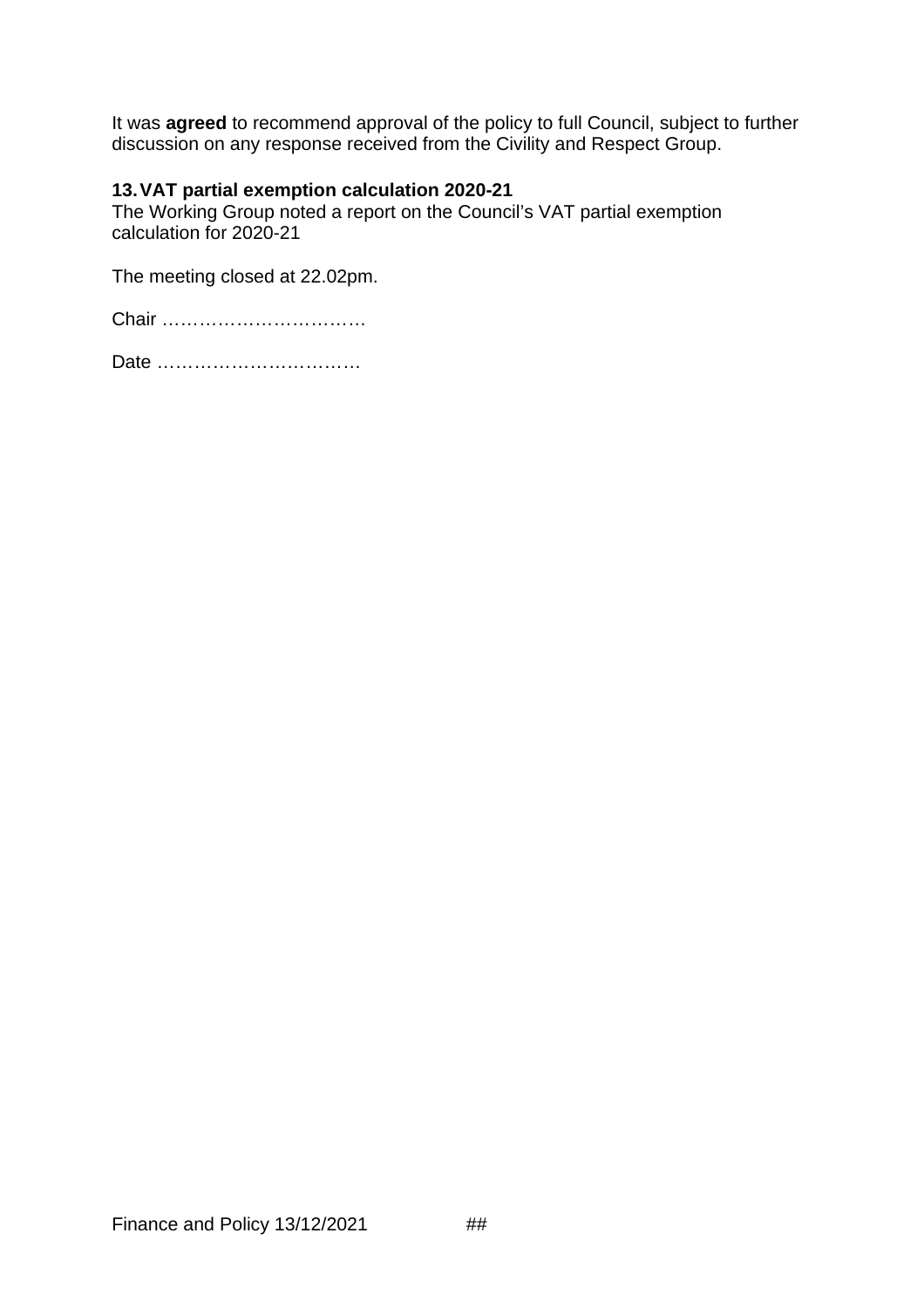# <span id="page-4-0"></span>**Appendix A – payments October 2021**

| <b>Date Paid</b> | <b>Payee Name</b>                             | Reference     | <b>Amount</b><br>Paid | <b>Transaction Detail</b>             |
|------------------|-----------------------------------------------|---------------|-----------------------|---------------------------------------|
| 01/10/2021       | Royal British Legion<br>Poppy Sho             | 5959          | £21.98                | Remembrance wreath                    |
| 01/10/2021       | <b>DCK Accounting</b><br><b>Solutions Ltd</b> | 9849          | £246.00               | Preparing VAT calc                    |
| 01/10/2021       | Lister Wilder                                 | 1432          | £97.87                | Keys and fobs                         |
| 01/10/2021       | <b>SLCC Enterprises</b><br>Ltd                | 3842          | £360.00               | Locum fees august                     |
| 01/10/2021       | <b>Somerset County</b><br>Council             | 21518         | £63.60                | Nox tubes august                      |
| 01/10/2021       | <b>Stroud Alarms Fire</b><br>and Securit      | 45920         | £245.40               | Replace bellboxes                     |
| 01/10/2021       | <b>Stroud Office</b><br>Supplies Ltd          | 87882         | £34.73                | Office supplies                       |
| 01/10/2021       | Thrupp Tyre<br>Company Ltd.                   | 3538          | £65.00                | New tyre renault                      |
| 01/10/2021       | <b>Travis Perkins</b><br>Trading Co Ltd.      | <b>BBP282</b> | £62.64                | Site materials                        |
| 01/10/2021       | <b>Travis Perkins</b><br>Trading Co Ltd.      | <b>BBP301</b> | £11.60                | Site materials                        |
| 01/10/2021       | <b>Travis Perkins</b><br>Trading Co Ltd.      | <b>BBP556</b> | £48.73                | Site materials                        |
| 01/10/2021       | <b>T.W.HAWKINS &amp;</b><br>SONS              | 1462          | £411.12               | Contract mowing 7/7 - 31/8            |
| 01/10/2021       | <b>SDC</b>                                    | <b>DD</b>     | £291.49               | Council tax 58a/b                     |
| 04/10/2021       | Association of<br><b>Accounting Tech</b>      | 8992          | £50.00                | AAT membership S Dyte                 |
| 05/10/2021       | PortalPLanQuest<br>Ltd                        | 52v1          | £490.00               | Planning app fee                      |
| 07/10/2021       | <b>Allstar Business</b><br>Solutions Ltd      | 4026          | £190.57               | Fuel charges Sept                     |
| 12/10/2021       | <b>TOWN CLERK</b><br><b>IMPREST</b>           | Imprest       | £1,000.00             | Tfr bus to imprest                    |
| 15/10/2021       | <b>SDC</b>                                    | DD            | £1,068.00             | Rates Cemetery/Libbys<br><b>Drive</b> |
| 15/10/2021       | Payroll                                       | DD            | £19,729.07            | Payroll                               |
| 15/10/2021       | <b>LGPS</b>                                   | <b>BACS</b>   | £6,141.24             | Oct Payroll-Pension                   |
| 15/10/2021       | <b>HMRC</b>                                   | <b>BACS</b>   | £5,447.39             | Oct Payroll-PAYE                      |
| 18/10/2021       | Canva Pty Ltd                                 | 5914          | £99.99                | Subscription to Canva Pro             |
| 18/10/2021       | J Parker Dutch<br><b>Bulbs WS Ltd</b>         | 4793          | £341.32               | Plants                                |
| 18/10/2021       | 2commune Ltd                                  | 3407          | £522.00               | Website<br>hosting/support/licenc     |
| 18/10/2021       | All Done and Dusted                           | 5676          | £115.20               | <b>Cleaning at Thanet House</b>       |
| 18/10/2021       | <b>BAILEY</b><br>PARTNERSHIP                  | 6188          | £528.00               | Project mgmt                          |
| 18/10/2021       | <b>BPE Solicitors LLP</b>                     | 7716          | £3,420.00             | Professional charges                  |
| 18/10/2021       | <b>BrightHR England</b>                       | 282           | £362.88               | Provision of services                 |
| 18/10/2021       | Childs and<br>Sulzmann Ltd.                   | 3293          | £3,024.00             | Thanet House refurbishment            |
| 18/10/2021       | <b>DENIS BROWN &amp;</b><br>SON (Nailsworth)  | 12020         | £55.06                | Site materials                        |
| 18/10/2021       | Down to Earth<br>Stroud                       | 0721A         | £225.60               | Gardening assistance July             |
| 18/10/2021       | Down to Earth                                 | 0821A         | £333.00               | Gardening assistance Aug              |

Finance and Policy 13/12/2021 ##